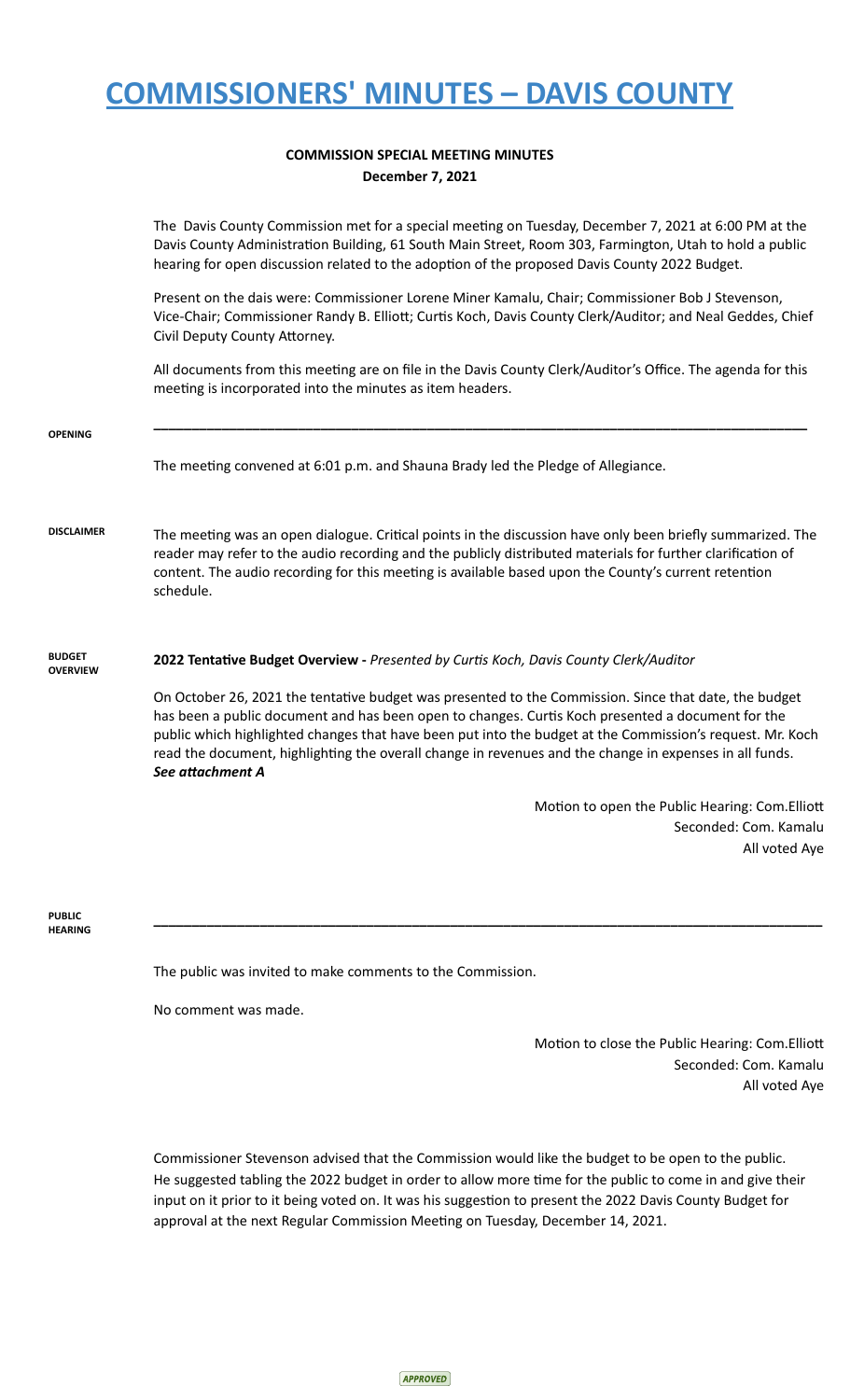### **COMMISSIONERS' MINUTES – DAVIS COUNTY**

Motion to table the 2022 Davis County Budget: Com. Eliott Seconded: Com. Kamalu All voted Aye

 **COMMISSION COMMENTS** 

Commissioner Stevenson invited other comments from the directors.

**Curtis Koch** expressed his gratitude to all of the departments and staff who have worked diligently on the 2022 budget. He added that Human Resources had a significant role in this budget. Mr. Koch recognized the impeccable work of the Clerk/Auditor Chief Deputy, Heidi Voordeckers, in order to make this budget happen.

**\_\_\_\_\_\_\_\_\_\_\_\_\_\_\_\_\_\_\_\_\_\_\_\_\_\_\_\_\_\_\_\_\_\_\_\_\_\_\_\_\_\_\_\_\_\_\_\_\_\_\_\_\_\_\_\_\_\_\_\_\_\_\_\_\_\_\_\_\_\_\_\_\_\_\_\_\_\_\_\_\_\_\_\_\_\_\_\_** 

**Commissioner Kamalu** echoed Mr. Koch's appreciation and thanked the Davis County finance team for their amazing work. Commissioner Kamalu advised that Davis County was in a strong financial position to deal with this pandemic due to years of great financial management in what she believes is the best managed county and best managed state.

**Commissioner Elliott** stated that the Commission appreciates the hard work that the Davis County employees put into the budget every year and how they are always thinking about what is best for the County. Commissioner Elliott stated it is the hard work of the employees that makes Davis County look good. He continued by saying that as Commissioner Kamalu stated, Davis County is one of the best run counties.

**Commissioner Stevenson** echoed the appreciation and what was said by the other Commissioners and Mr. Koch. He went on to state that one of the things he has enjoyed over the last three years with Davis County are the friendships with the people he has been able to get to know. Commissioner Stevenson commented on the importance of realizing the effort that is put in by all of the different departments throughout Davis County in order to do the budget every year.

Commissioner Stevenson said that with all the different interruptions over the past  $18 - 20$  months, dealing with COVID, earthquakes and everything else, Davis County has been able to move along in a very aggressive way with programming, construction and working with the cities.

Commissioner Stevenson expressed his gratitude to the Davis County Sheriff, Kelly Sparks, for the amazing work he continues to do in public safety. He commented on the meeting they held a few days ago with Sheriff Sparks, South Weber City and Curtis Koch and the constructive conversation that was had on the policing South Weber needs in their city.

 Commissioner Stevenson said that he could go through every department within Davis County and talk about the great work they do. This is a great team and the County is very fortunate. Commissioner Stevenson said that being on the Commission for Davis County has been such a fun experience due to the people he is able to work with.

 **MEETING ADJOURNED** 

The Commission meeting was adjourned at 6:09 p.m.